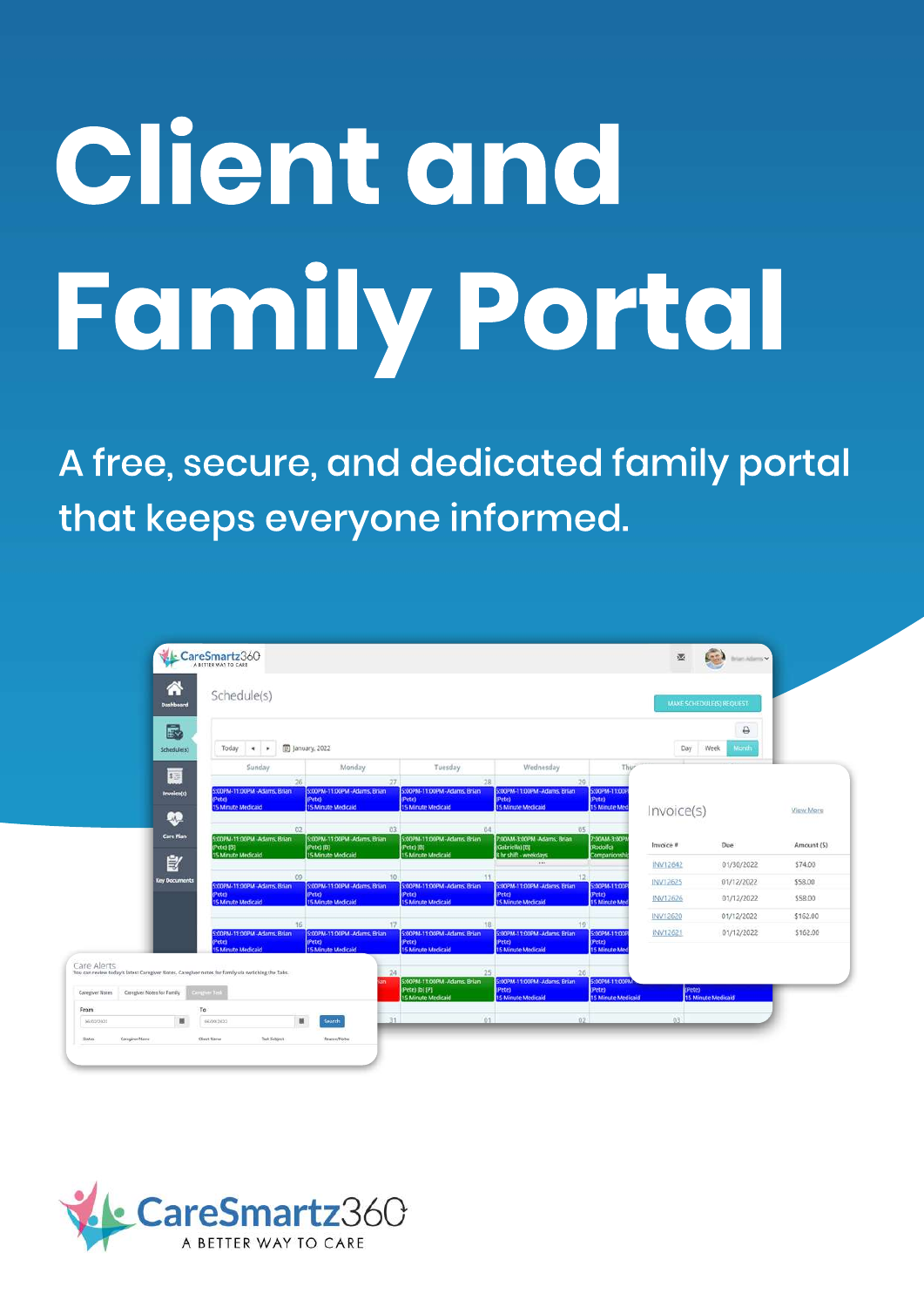## **One Dashboard for a Quick View**

Family Portal helps clients and their family members to quickly view information about care schedules, invoices, care plans, and any vital communication from your home care agency. It's flexible enough to be accessed from anywhere, at any time, and on any device!

#### **Track Schedules & Care Plans**

Keep all parties informed about daily, weekly, and monthly schedules while reviewing important visit information such as caregiver details, care notes, ADLs, care plans, etc.

#### **Real-Time Monitoring of Tasks**

Users can view and monitor completed care logs as well as current shifts in real-time, including the caregiver's task updates and voice notes.

#### **View Billing History**

里

興

Empower clients and their families to make quick payments from the dashboard, view how much they are spending on caregiving services, and see their payment status'.

#### **Provide Caregiver Feedback**

The family portal allows clients and their families to confirm visits using signatures, communicate easily and provide feedback on caregiver visits and service quality.

#### **Inform Changing Care Needs**

Reduce unnecessary phone calls and instead empower clients & their families to use the portal to notify the agency of any changes in their requirements or any updated documents.

#### **Secure Family Portal**

We take your data and its security very seriously. Our client and family portal is HIPAA compliant, ensuring the safety and security of your data.